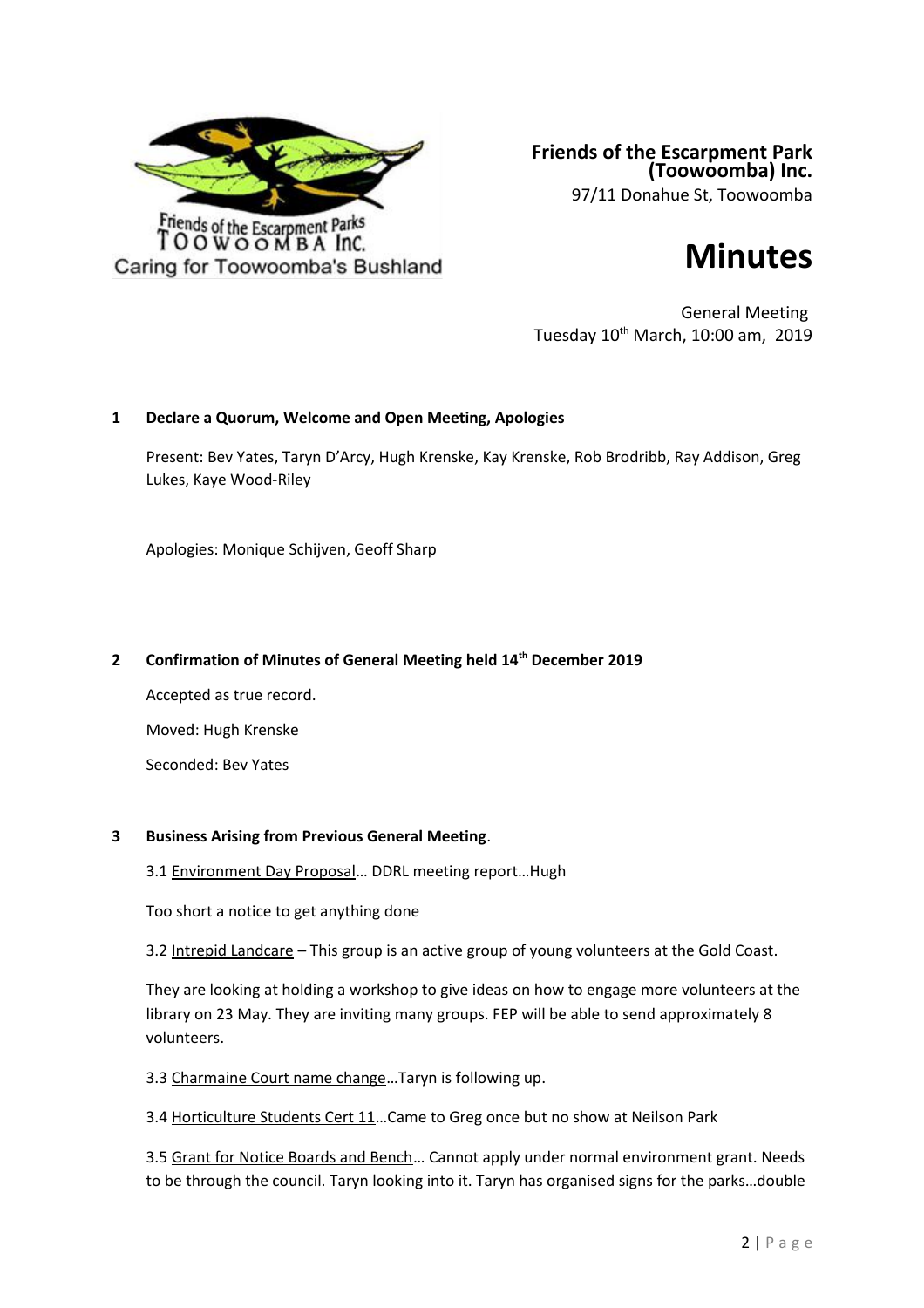# posts, 1200 x 900.

3.6 Mistake at Redwood… Hugh suggested we go back to the original trail established in 1988. Hugh has spoken to Mark Ready. Starting weed control on 4<sup>th</sup> Friday of the month. See Redwood Park report for more information.

3.7 Stenner St Bike Park weed control... Hugh has helped Daniel on one morning doing cut stump. Bev is unable to help at the moment due to being overwhelmed with weeds at Hancock St Park.

# **4 Correspondence received since the previous General Meeting – inward and outward**

# *Attachment 1.*

Correspondence Inward and outward accepted

Moved: Kaye Wood Riley

Seconded: Rob Brodribb

# **5 Business arising from the Correspondence**

# 5.1 Commercial Operators Licence…Who holds one?

Greg holds a COL. Rob and Hugh would like to complete one.

5.2 FEP Brochure…Taryn looking for some high-resolution photos. The council has employed a photographer to do these photos. If anyone has some that might be this quality please send in to Taryn.

5.3 FEP Objectives review … Hugh suggested they have wording that includes *Protecting Biological and Biodiversity.* This will require constitutional change. Kaye will look into what is needed for this to happen. Perhaps ask Bruce. If a constitutional change is to happen look into the members item.

5.4 Matters of Local Environment workshop…Hugh attended. See Redwood park report for more information

5.5 Candidates Environment Forum... Monday 16<sup>th</sup> March

5.6 Duggan Park Neighbours cutting down trees… TRC lawyers involved

5.7 Watering Restrictions at Hancock St Park… The watering is been done by buckets now.

# **6 Treasurer's Report and business arising from Treasurer's report**

Treasurers report accepted

*Attachment 2*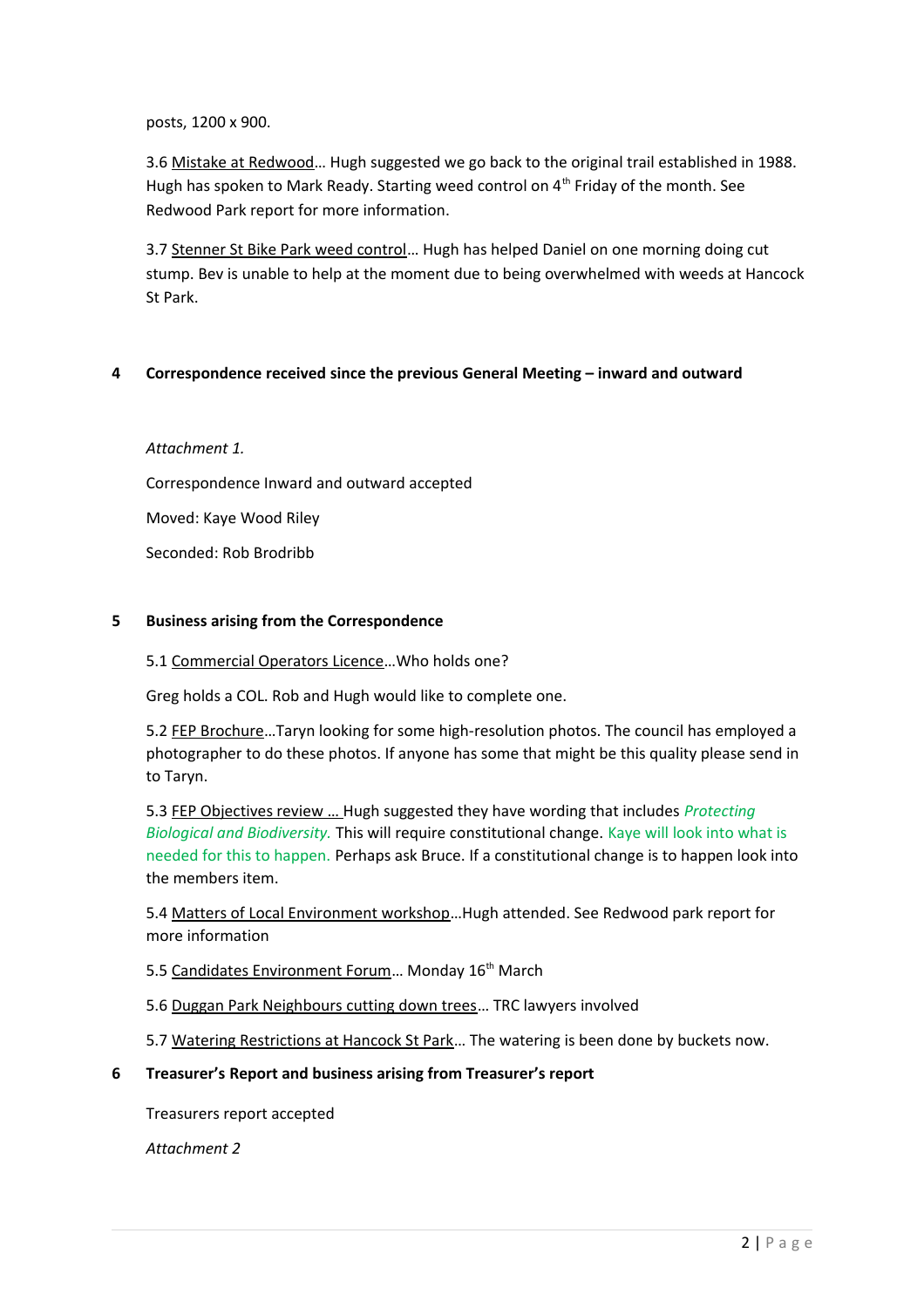Moved: Ray Addison

Seconded: Greg Lukes

#### **7 President's Report**.

#### President's report FEP Dec 2019-10/3/2020

#### **Escarpment Mountain bike plan**

Further meeting was held with Melinda Covey-Hansen from TRC in January. Council is arranging an EIS (June 2020 at earliest)and cultural indigenous survey. An advisory group including FEP will be established to "oversee" the project. Geoff Sharpe is going to conduct an EIS of the potential trail area in Redwood for FEP. There is no funding in 2020-2021 council budget for any trail construction.

#### **Stage 3 of J.E.Duggan Park upgrades**

Various issues continue in Duggan. Neighbour removal of timber, vandalism of ropes and signs, deterioration in the surface of the main path. A meeting was held with Dominic Doyle and Daniel, from council, Josh ? and a neighbour /name. The neighbour voiced concerns that the toilet block would affect the bandicoots and ecidnas and council was going to end up turning Duggan into another Queens Pk. Dominic presented the plans for the toilet/storage block. Council has decided on the positioning and type. It will be a "pumped out tank sewerage system" located between FEPs container and the inside carpark. Duggan Park container could go to Stenner St Bike Park.

# **TRC Green Infrastructure Strategy (GIS**)

This was endorsed at the Nov 19 council meeting.

A meeting was held  $3^{rd}$  March with Josie Raftery (Principal Planner Infrastructure and Environment Strategic Planning and Economic Development) and Kaori Vanbaalen (strategic environmental planner) from TRC to try and determine where FEP fits into the strategy. The meeting confirmed the gulf between strategic planning and operational management regarding the management of bushland reserves. I felt Josie was an ally

Arising from the GIS FEP will be represented by Hugh krenske at a workshop led by Dr Darren Fielder and his team from Redleaf. Matters of local environmental significance (MLES) project work in mapping the region's MLES through legislative framework and strategic guidance. This mapping will involve mapping local wildlife corridors including aquatic corridors and areas for rehabilitation. There will also be a focus on identifying landscape biodiversity values such as large tracts of vegetation, urban bushland, species richness and diversity, ecosystem uniqueness and climate change adaptation and refugia.

# **Meeting with Kerry Shine**

A brief meeting was held at KS request to meet community groups. I agreed to supply him with a list of important issues.

- Escarpment Mountain bike plan
- Environment centre
- Council's consultative and engagement process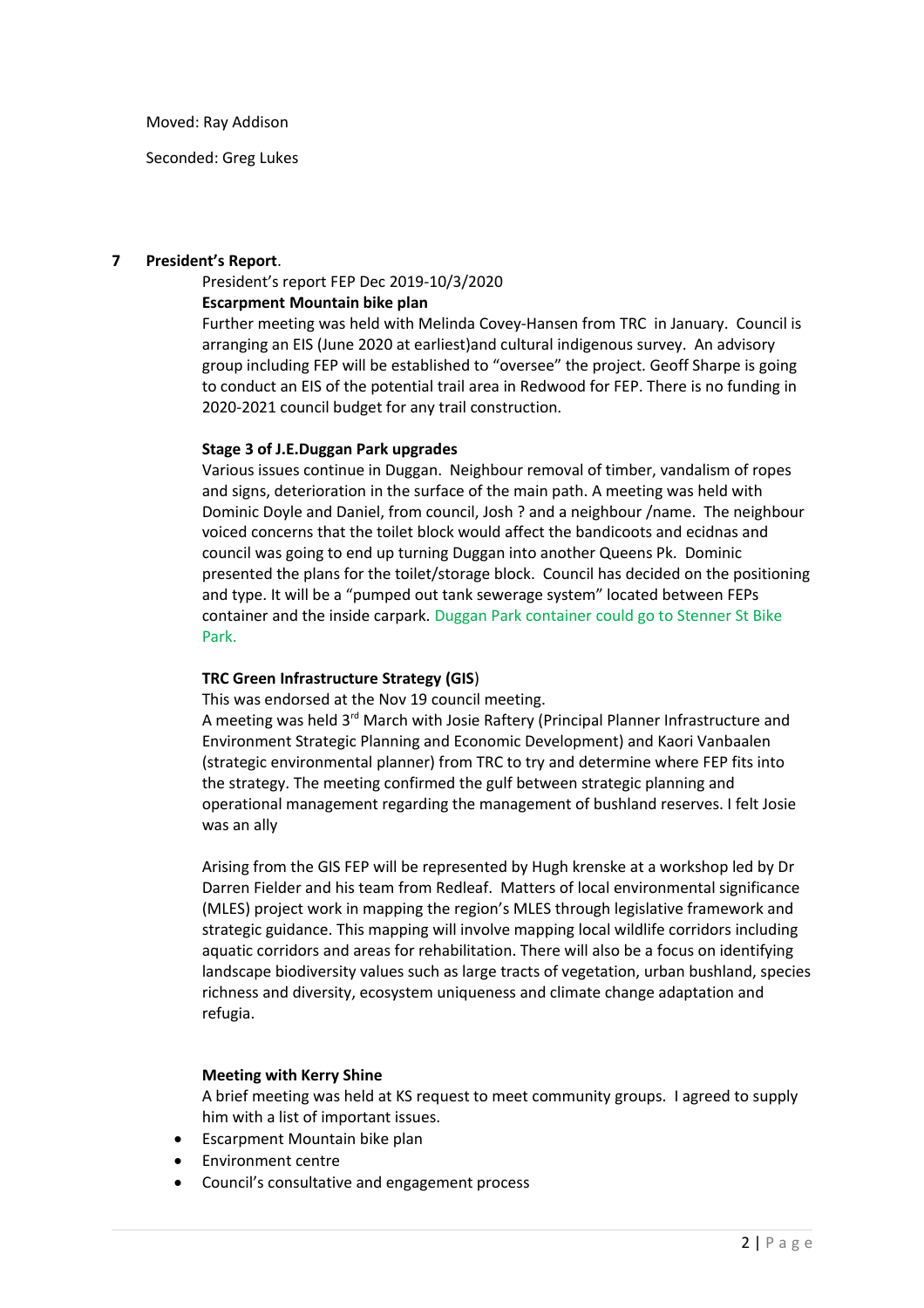**Communication with Mark Ready regarding watering restrictions and Hancock St park.** Neighbours had complained that FEP volunteers were watering outside the council designated times. Council will change the formal address of Hancock Pk so at least watering can occur on a Thursday which is the current working day of the group. The hours will remain the same as for all private consumers.

#### **Committee membership**

Monique Schijven unfortunately has resigned from the committee due to other commitments. Letter to be sent to Monique thanking her for her contribution on the committee…Kaye

# **8 Park Coordinators Reports**

#### *Hancock St Park*

Hullo Kaye, As requested a short report on Hancock Park –

All of our new plants are thriving especially with the recent rain (approx.. 160 mls.) Our main task now is to tackle the green Panic which has sprung up again. We are setting up a frog habitat and would welcome any suggestions. Kay could support Bev with frog habitat set up. Bev Yates

# *Nielsen Pk coordinator's report March 2020*

Work continues twice a month concentrating on regrowth in the southern section. Members of A Rocha ( a christian conservation group) have joined once a month since January. A Rocha wishes to become an FEP member.

Roger Jaensch has set up two bird monitoring areas in Nielsen Pk. One survey has been completed.

Some minor revegetation has occurred beside the Tarlington St extension after the rain.

Signs have been supplied from council to deter the boys building bike trails. So far not completely successful. Grant money to be pursued…Taryn will suggest a grant if she finds one.

I am exploring the options for some plant identification plaques as a education activity. A Rocha may be able to contribute.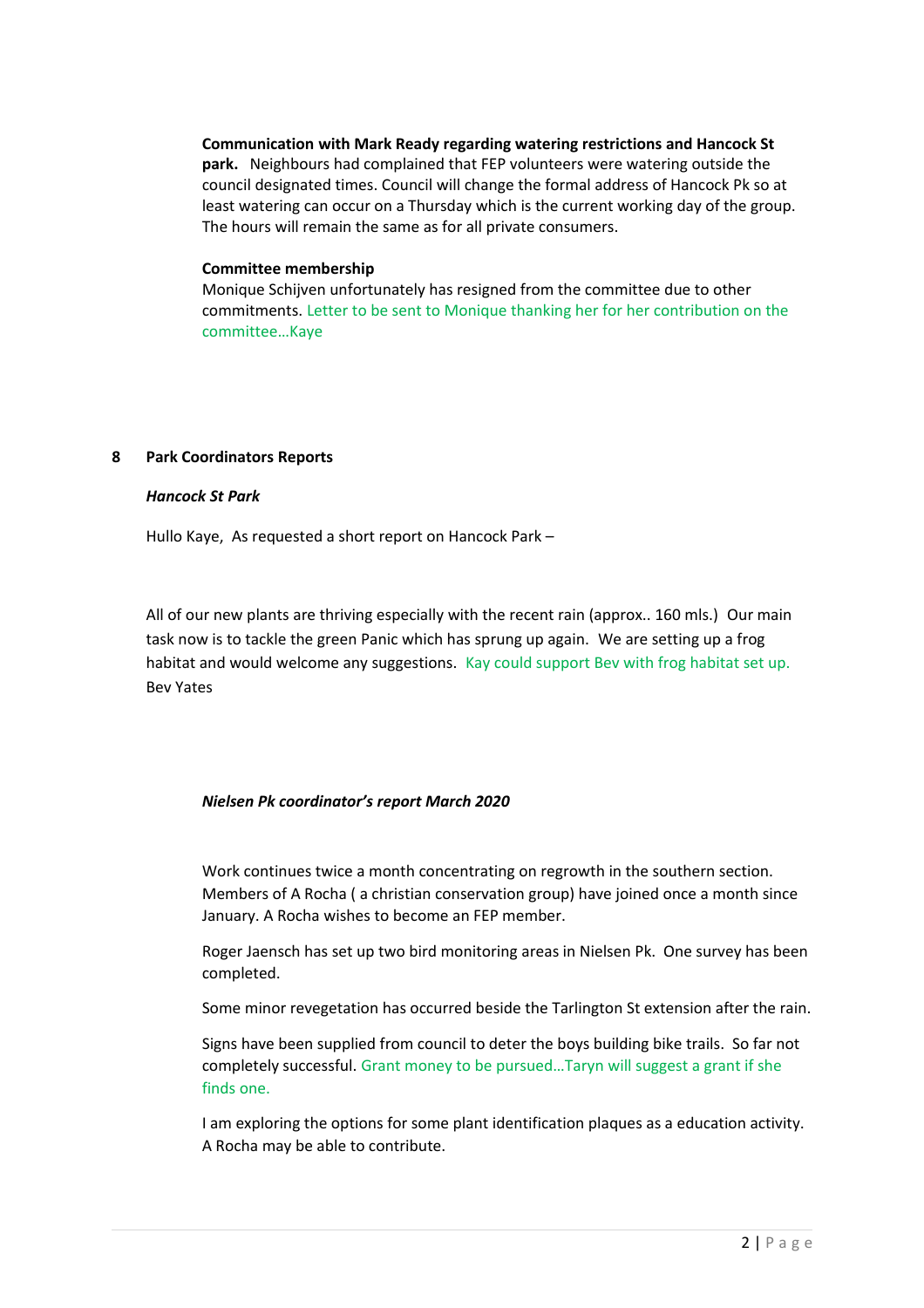# *Redwood Park Report*

Attached

# **9 General Business**

9.1 The passing of Neil McKilligan…Kaye to send a card and send out invitation to membersof FEP to attend the funeral.

9.2 Banners for Parks when working… Everyone interested however Greg was thinking of a triangular banner that points to where work is occurring. Options to be sourced.

9.3 EIS...Geoff Sharpe

Wild Net data base… Rob to ask Roger.

9.4 FEP Objectives review … Hugh suggested they have wording that includes *Protecting Biological and Biodiversity.* This will require constitutional change. Kaye will look into what is needed for this to happen. Perhaps ask Bruce. If a constitutional change is to happen look into the members item.

9.5 Matters of Local Environment workshop... Hugh attended. See Redwood park report for more information

9.6 TEABAG... Hugh responded to channel 7 item re: FEP having influence on the burning strategy of the council.

Teabag hasn't referred to FEP in a public space yet. Hugh has not been accepted as a member of Teabag.

9.7 Duggan Park vandalism... Max regards the workmanship as the problem now, not the vandalism. Council has recognised this and attempting to restore.

9.8 Ramsay St Nursery cessation of volunteer work propagating local native plants. …Two petitions to be presented to council. Louise Noble (Mulberry Project) has presented an electronic petition . Rob Brodribb is the primary petitioner of a paper petition to be presented to the mayor on 17th march.

# **10 Next meeting**

2<sup>nd</sup> June

**11 Close meeting** 11.53 am

> **FEP Secretary** Kaye Wood-Riley

**FEP President**